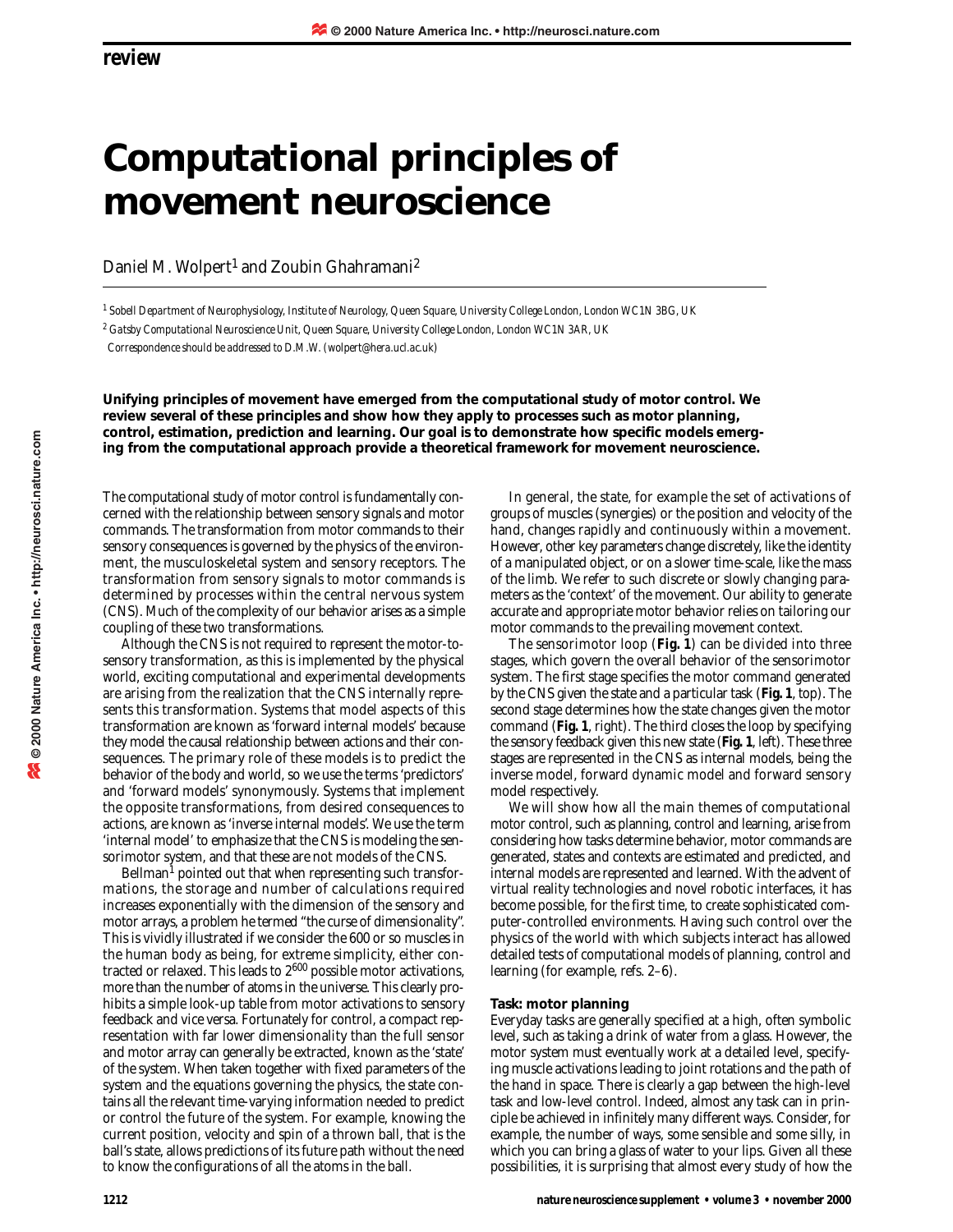**Fig. 1.** The sensorimotor loop, showing motor command generation (top), state transition (right) and sensory feedback generation (left). Center, internal representation of these stages within the CNS.

motor system solves a given task shows highly stereotyped movement patterns, both between repetitions of a task and between individuals on the same task. In the same way that being able to rank different routes from New York to London allows us to select from those available, having a criterion with which to evaluate possible movements for a task would allow the CNS to select the best. Optimal control is an elegant framework for dealing with just such a selection problem and can, therefore, translate from high-level tasks into detailed motor programs. Specifically, a cost is specified as some function of the movement and task, and the movement with the lowest cost is executed. The chal-

lenge has been to try to reverse-engineer the cost function, that is, what is being optimized, from observed movement patterns and perturbation studies.

Optimal control models of movement have been proposed based on maximizing smoothness of the hand trajectory $\ell$  and of the torque commands<sup>8</sup>. Although these models successfully reproduce a range of empirical data, it is unclear why smoothness is important, and how it is measured by the CNS. Moreover, these models are limited to a single motor system such as the arm. Recently, a model has been proposed which provides a unifying cost for goal-directed eye and arm movements<sup>9</sup>. This model assumes that there is noise in the motor command and that the amount of noise scales with the motor command's magnitude. In the presence of such noise, the same sequence of intended motor commands if repeated many times will lead to a probability distribution over movements. Aspects of this distribution, such as the spread of positions or velocities of the hand at the end of the movement, can be controlled by modifying the sequence of motor commands. In this model, the task specifies how aspects of the distribution are penalized, and this forms the cost. For example, in a simple aiming movement, the task is to minimize the final error, as measured by the variance about the target. Figure 2 shows the consequences of two possible sequences of motor commands, one of which leads to higher endpoint variability (blue ellipsoid) than the other. The aim of the optimal control strategy is to minimize the volume of the ellipsoid, thereby being as accurate as possible. This model accurately predicts the trajectories of both saccadic eye movements and arm movements. Non-smooth movements require large motor commands, which generate increased noise; smoothness thereby leads to accuracy but is not a goal in its own right. The cost, movement error, is behaviorally relevant and simple for the CNS to measure. Climbing fibers, which may act as a training signal to the cerebellum, code for such reaching errors at the end of a movement<sup>10</sup>. Although the cost function specifies the optimal movement, how we approach this optimum for novel, unrehearsed movements is an open question.

## **Motor command: control**

Several models of how motor commands are generated have been proposed. One of the first proposals was that the CNS specifies



[state, motor command, context] - sensory feedback [previous state, motor command, context] - state

spatial parameters and relies on the spring-like properties of muscles and reflex loops to move the limb11–13. For example, in one form of this model, a set of muscle activations defines a stable equilibrium position of the hand in space. Movement is achieved via a succession of such equilibrium positions along a desired trajectory<sup>14</sup>. This model uses muscle and spinal cord properties as a feedback controller to pull the hand along the desired trajectory. Because of the system dynamics, the actual positions will not follow exactly the desired trajectory unless the stiffness (the force generated per unit displacement from equilibrium) of the muscle and reflex loops is high. An alternative proposal is that an inverse model is constructed to map the desired state at each point along the trajectory into motor commands<sup>15</sup>. These two approaches can be contrasted by considering the problem of moving a ball around a circular path by specifying the forces acting on it. For inverse model control, the equations of motion are



**Fig. 2.** Task optimization in the presence of signal-dependent noise (TOPS) model of Harris and Wolpert<sup>9</sup>. Average paths and expected final position distributions for two different motor sequences. Although the sequences bring the hand on average to the same final position, they have different final distributions because of noise in the motor commands. Movement A has smaller spread than B and therefore has lower cost than B. In general, the task determines the desired statistics of the movement, and the trajectory that optimizes the statistics is selected.

2000 Nature America Inc. . http://neurosci.nature.com **© 2000 Nature America Inc. • http://neurosci.nature.com**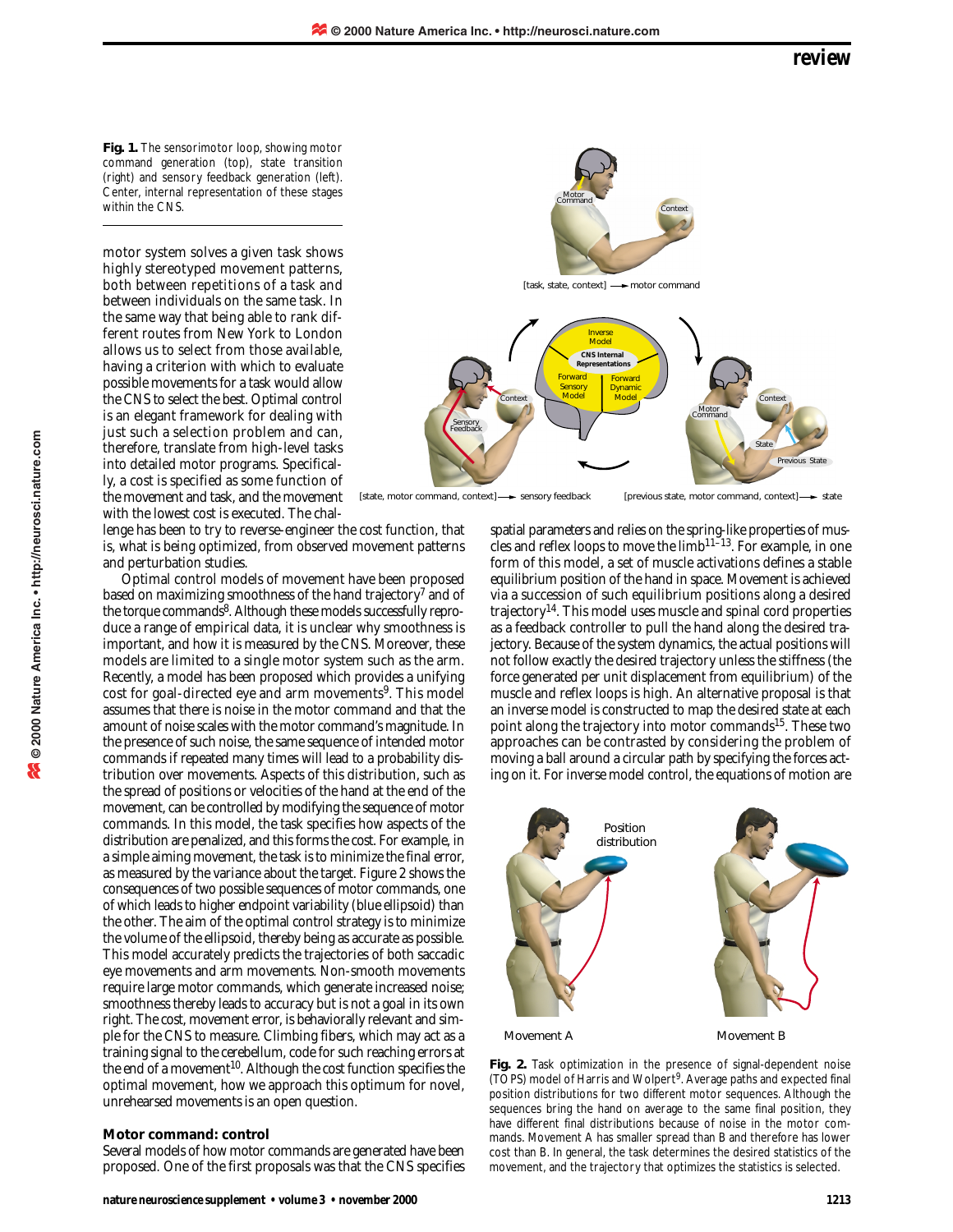

solved and the forces on the ball applied to generate the desired acceleration. For equilibrium point control, the ball is attached by a spring to a control point, which is simply moved around the circular path, with the ball following along behind. For the ball to travel along the circle, the stiffness of the spring, representing the muscles and reflex loops, must be high. If the stiffness is low, for example if a slinky were used, the path of the controlled point and ball would be very different. In contrast, with an inverse model, the arm can be controlled with low stiffness. Currently there is debate as to the gain (as measured by stiffness of the limb during movement), with one study<sup>5</sup> suggesting that the stiffness is low. With low stiffness, equilibrium point control would require a complex equilibrium trajectory to achieve the simple movements observed, thereby making it a less attractive computational solution.

The final common pathway of the motor command is formed by about 200,000 alpha motor neurons. The question arises as to what the the coding of this motor output is and how high-level objectives are represented in the motor command. In spinal cord, experiments support the computationally attractive idea that control is achieved by activating a few motor primitives or basis functions16. The idea is to simplify control by combining a small number of primitives, such as patterns of muscle activations, in different proportions rather than individually controlling each muscle. Such control reduces the effective dimensionality of the motor output. Spinal stimulation studies in frog suggest that the spinal cord may control movement through primitives that correspond to force fields in extrinsic space and can be combined to provide a 'grammar' with which to construct complex movements<sup>17,18</sup>. Each force field primitive can be thought of as a differently shaped valley. Just as water flows down along some path

**Fig. 3.** A schematic of one step of a Kalman filter model recursively estimating the finger's location during a movement. The current state is constructed from the previous state estimate (top left), which represents the distribution of possible finger positions, shown as a cloud of uncertainty (blue). A copy of the motor command, that is, an efference copy, and a model of the dynamics allow the current state distribution to be predicted from this previous state. In general, the uncertainty is increased (yellow cloud). This new estimate is then refined by using it to predict the current sensory feedback. The error between this prediction and the actual sensory feedback is used to correct the current estimate. The Kalman gain changes this sensory error into state errors and also determines the relative reliance placed on the efference copy and sensory feedback. The final state estimate (top right) now has a reduced uncertainty (blue cloud). Sensory signals, red arrows; motor commands, yellow arrows; state signals, blue arrows. Although delays in sensory feedback must be compensated, they have been omitted from the diagram for clarity.

to the lowest point in the landscape, the arm will move in the force field to an equilibrium point. By summing valleys together, new landscapes, that is behaviors, can be constructed.

At a higher level, in motor cortex, there has been considerable debate about what is coded within individual neurons and pop-

ulations19–23. Proposals include the direction of movement, velocity, acceleration, posture and joint torques. A recent model<sup>24</sup> proposes that the cortex activates muscle groups and that many of these conflicting views can be resolved by considering the relationship among cortical activity, muscle filtering properties and movement kinematics. Given the kinematics of observed movements, the model shows that motor cortical neurons would be expected to encode all of the above movement properties.

# **State: estimation and prediction**

To model any of the three stages of the sensorimotor loop (**Fig. 1**), the CNS needs to know the current state, but it faces two problems. First, the transduction and transport of sensory signals to the CNS involve considerable delays. Second, the CNS must estimate the system's state from sensory signals that may be contaminated by noise and may only provide partial information about the state. For example, consider a tennis ball we have just hit. If we simply used the ball's retinal location to estimate its position, our estimate would be delayed by around 100 ms. A better estimate can be made by predicting where the ball actually is now using a forward model. Second, the ball's spin cannot be directly observed, but it can be estimated using sensory information integrated over time, that is the ball's seen path. This estimate can be improved by knowing how the ball was hit, that is the motor command, in conjunction with an internal forward model of the ball's dynamics. This combination, using sensory feedback and forward models to estimate the current state, is known as an 'observer', an example of which is the Kalman filter<sup>25</sup> (**Fig. 3**). The major objectives of the observer are to compensate for sensorimotor delays and to reduce the uncertainty in the state estimate that arises because of noise inherent in both sensory and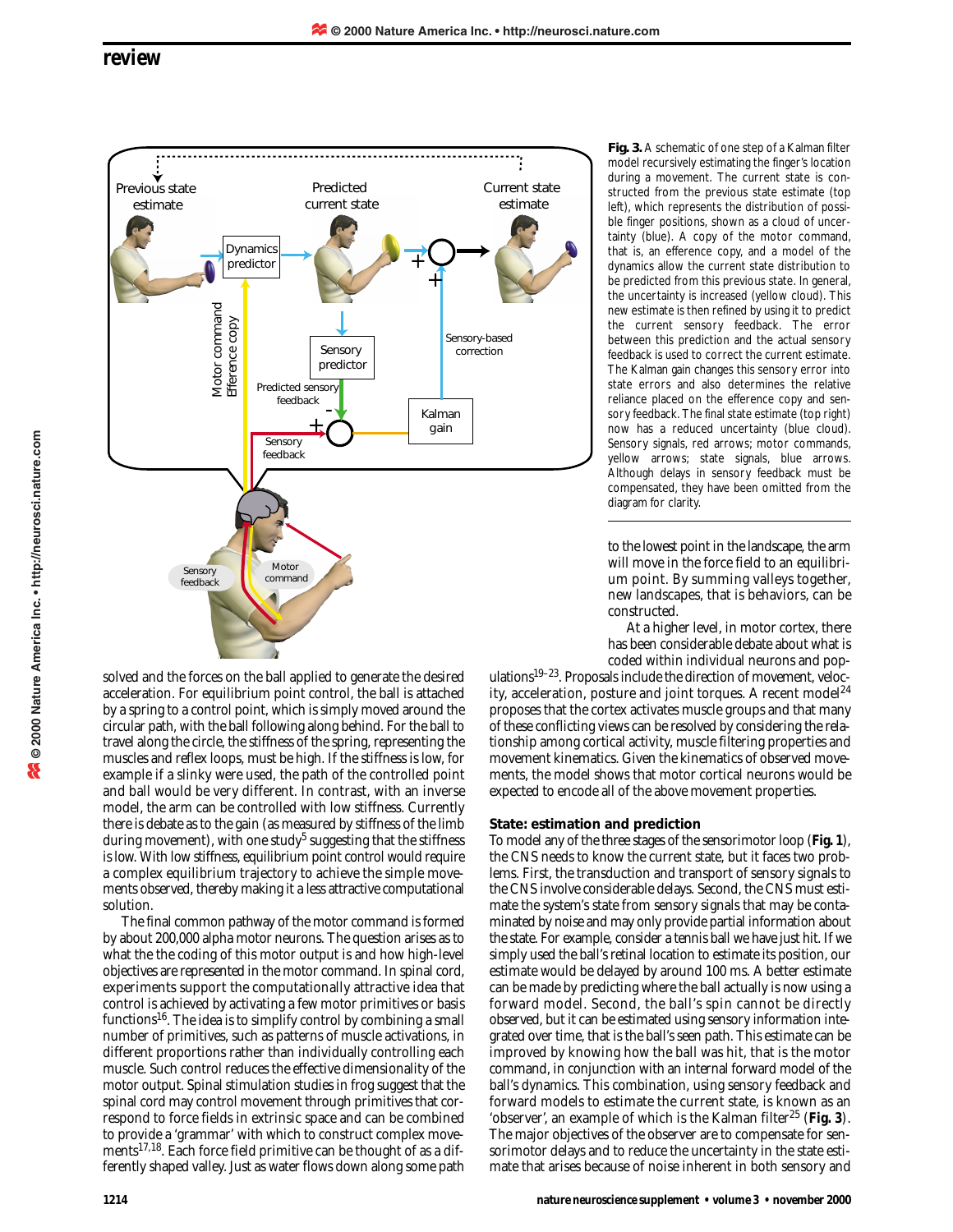*review*

**Fig. 4.** A schematic of context estimation with just two contexts, that a milk carton is empty or full. Initially sensory information from vision is used to set the prior probabilities of the two possible contexts and, in this case, the carton appears more likely to be full. When the motor commands appropriate for a full carton are generated, an efference copy of the motor command is used to simulate the sensory consequences under the two possible contexts. The predictions based on an empty carton suggest a large amount of movement compared to the full-carton context. These predictions are compared with actual feedback. Because as the carton is, in fact, empty, the sensory feedback matches the predictions of the empty-carton context. This leads to a high likelihood for the empty carton and a low likelihood of the full carton. The likelihoods are combined with the priors using Bayes' rule to generate the final (posterior) probability of each context.



Damage to parietal cortex can lead to an inability to maintain such state estimates $29$ .

Using the observer framework, it is a simple computational step from estimating the current state to predicting future states and sensory feedback. Such predictions have many potential benefits<sup>30</sup>. State prediction, by estimating the outcome of an action before sensory feedback is available, can reduce the effect of feedback delays in sensorimotor loops. Such a system is thought to underlie skilled manipulation. For example, when an object held in the hand is accelerated, the fingers tighten their grip in anticipation to prevent the object slipping, a process that relies on prediction (for review, see ref. 31). State prediction can also be used in mental simulation of intended movements. Damage to parietal cortex can lead to an inability to mentally simulate movements with the affected hand<sup>32</sup>.

Sensory prediction can be derived from the state prediction and used to cancel the sensory effects of movement, that is, reafference. By using such a system, it is possible to cancel out the effects of sensory changes induced by self-motion, thereby enhancing more relevant sensory information. Such a mechanism has been extensively studied in the electric fish, where it relies on a cerebellum-like structure (for example, ref. 33). In primates, neurophysiological studies<sup>34</sup> show predictive updating in parietal cortex, anticipating the retinal consequences of an eye movement. In man, predictive mechanisms are believed to underlie the observation that the same tactile stimulus, such as a tickle, is felt less intensely when it is self-applied. The reduced intensity of selfapplied tactile stimuli critically depends upon on the precise spatiotemporal alignment between the predicted and actual sensory consequences of the movement<sup>35</sup>. Similarly, sensory predictions provide a mechanism to determine whether a movement is selfproduced, and hence predictable, or produced externally. A failure in this mechanism is proposed to underlie delusions of control, in which it appears to patients that their bodies are being moved by forces other than their own36. Interestingly, damage to the left parietal cortex can lead to a relative inability to determine whether viewed movements are one's own or not<sup>37</sup>.

## **Context: estimation**

When we interact with objects with different physical characteristics, the context of our movement changes in a discrete



manner. Just as it is essential for the motor system to estimate the state, it must also estimate the changing context. One powerful formalism is the Bayesian approach, which can be used to estimate the probability of each context. The probability can be factored into two terms, the likelihood and the prior. The likelihood of a particular context is the probability of the current sensory feedback given that context. To estimate this likelihood, a sensory forward model of that context is used to predict the sensory feedback from the movement. The discrepancy between the predicted and actual sensory feedback is inversely related to the likelihood: the smaller the prediction error, the more likely the context. These computations can be carried out by a modular neural architecture in which multiple predictive models operate in parallel 38. Each is tuned to one context and estimates the relative likelihood of its context. This array of models therefore act as a set of hypothesis testers. The prior contains information about the structured way contexts change over time and how likely a context is before a movement. The likelihood and the prior can be optimally combined using Bayes' rule, which takes the product of these two probabilities and normalizes over all possible contexts, to generate a probability for each context. Figure 4 shows an example of picking up what appears to be a full milk carton, which is in reality empty. The predictive models correct on-line for erroneous priors that initially weighted the output of the controller for a full carton more than that for an empty carton. Bayes' rule allows a quick correction to the appropriate control even though the initial strategy was incorrect. This example has two modules representing two contexts. However, the modular architecture can, in principle, scale to thousands of modules, that is contexts. Although separate architectures have been proposed for state and context estimation (**Figs. 3** and **4**), they both can be considered as on-line ways of doing Bayesian inference in an uncertain environment.

This interpretation of the processes necessary for context estimation is consistent with recent neurophysiological studies in primates, showing that the CNS both models the expected sensory feedback for a particular context<sup>39</sup>, and represents the likelihood of the sensory feedback given the context<sup>40</sup>. In an elegant example of context estimation $6$ , when subjects make a reaching movement while rotating their torso, they compensate for the velocity-dependent Coriolis forces that arise from the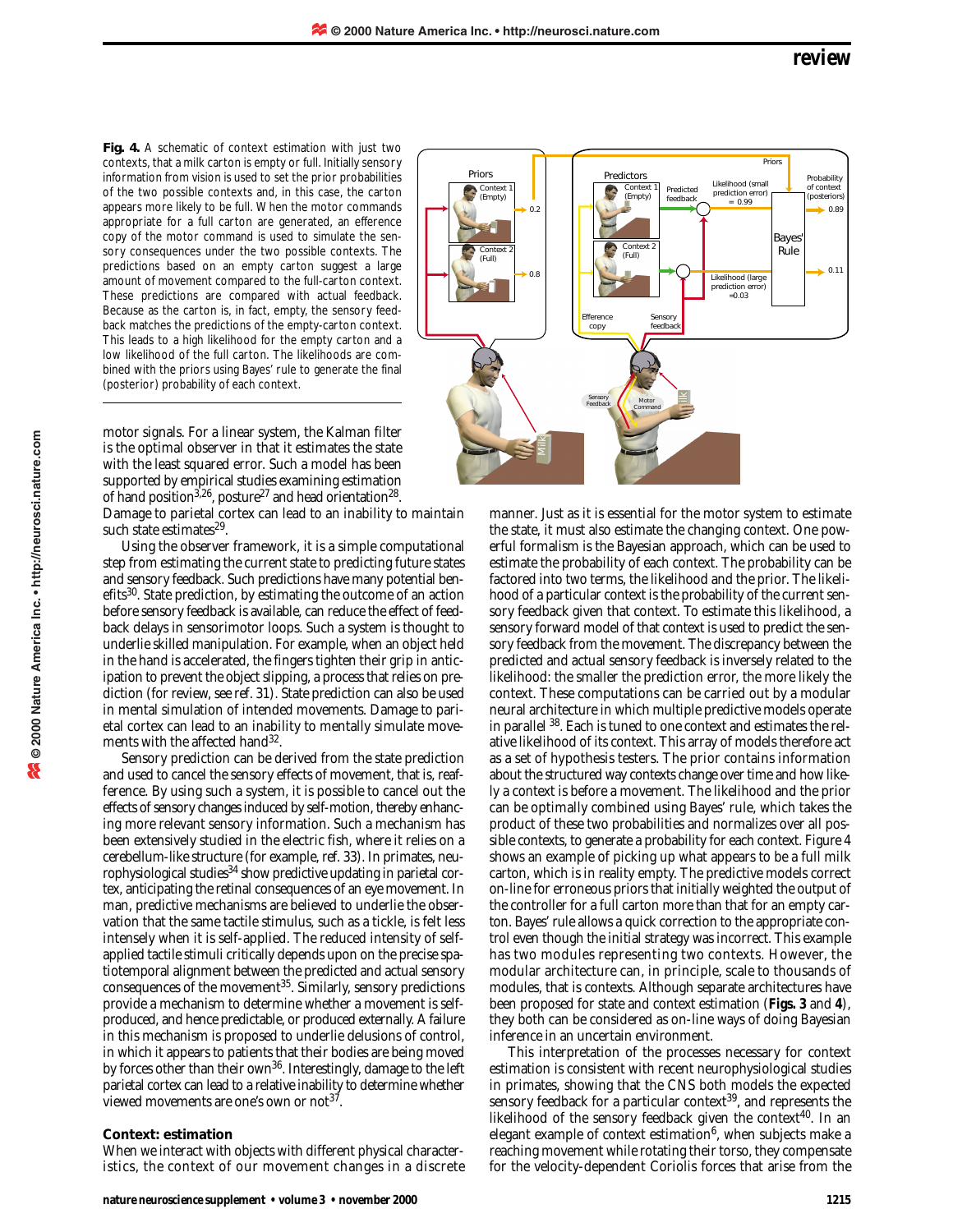

**Fig. 5.** A schematic of feedback-error learning. The aim is to learn an inverse model that can generate motor commands given a series of desired states. A hard-wired and low-gain feedback controller is used to correct for errors between desired and estimated states. This generates a feedback motor command that is added to the feedforward motor command generated by the inverse model. If the feedback motor command goes to zero, then the state error, in general, will also be zero. Therefore the feedback motor command is a measure of the error of the inverse model and is used as the error signal to train it.

rotation and act on the arm. When subjects experience illusory self-rotation induced by a large moving visual image, they make movements as though they expect, based on the visual priors, the context of the Coriolis force. This leads to misreaching, which is reduced over subsequent movements as the sensory consequences of the expected Coriolis force are not experienced.

#### **Internal models: learning**

Internal models, both forward and inverse, capture information about the properties of the sensorimotor system. These properties are not static but change throughout life, both on a short time-scale, due to interactions with the environment, and on a longer time-scale, due to growth. Internal models must therefore be adaptable to changes in the sensorimotor system's properties. The environment readily provides an appropriate training signal to learn predictors of sensory feedback. The difference between the predicted and actual sensory feedback can be used as an error signal to update a predictive model. The neural mechanisms that lead to such predictive learning in the cerebellumlike structure of electric fish are partially understood<sup>33</sup>.

Acquiring an inverse internal model through motor learning

is generally a difficult task. This is because the appropriate training signal, the motor command error, is not directly available. When we fail to bowl a googly, no one tells us how our muscle activations should change to achieve this cricketing feat. Instead we receive error signals in sensory coordinates, and these sensory errors need to be converted into motor errors before they can be used to train an inverse model. The feedback-error learning model<sup>15,41</sup> provides an ingenious solution to this problem (**Fig. 5**). A hard-wired, but not perfect, feedback controller computes a motor command based on the discrepancy between desired and estimated states. The motor command is the sum of the feedback controller motor command and the output of an adaptive inverse model. The rationale behind this model is that if the feedback controller ends up producing no motor command, then there must be no discrepancy between desired and estimated state, that is, no error in performance, and the inverse model is performing perfectly. Thus the output of the feedback controller can be regarded as the error signal, and used to train the inverse model, an approach that is highly successful. Neurophysiological evidence<sup>42</sup> supports this learning mechanism within the cerebellum for the simple reflex eye movement called the ocular following response, suggesting that the cerebellum constructs an inverse model of the eye's dynamics.

Recent work on dynamic learning has focused on the representation of the inverse model. If subjects make point-to-point movements in a force field generated either by a robot attached to their hand<sup>2</sup> or by a rotating room<sup>43</sup>, over time they adapt and are able to move naturally in the presence of the field. Several theoretical questions have been addressed using this protocol. The learning of dynamics generalizes in joint-based coordinates2, learning depends on the states experienced but not on their temporal order<sup>44</sup>, state-dependent fields are learned more efficiently than temporally changing fields<sup>45</sup>, and both forward and inverse models are simultaneously adapted during learning46.

Focus has begun to shift away from examining learning of a single context to consider how we are able to learn a variety of contexts. One architecture that can learn to act in multiple contexts is the modular selection and identification for control (MOSAIC) model, which contains multiple predictor– controller pairs<sup>38</sup>. As described above, the predictors provide the probability of each context, and these probabilities are used to weight the outputs of a set of corresponding controllers tuned to each context. This system can simultaneously learn the multiple predictors and controllers necessary and how to select the controller appropriate for a given context.

Our understanding of the mechanisms of motor learning has gained from examining how learning one context can interfere with learning others. When subjects try to learn two different dynamics<sup>47,48</sup> or visuomotor rearrangements<sup>49</sup>, interference occurs when they are presented in quick succession, but not when they are separated by several hours. This suggests that motor learning undergoes a period of consolidation, during which time the motor memory is fragile to being disrupted. Interestingly, visuomotor and dynamic perturbations do not interfere and can be learned as fast together as they can individually<sup>49</sup>.

Many situations that we encounter are derived from combinations of previously experienced contexts, such as novel conjoints of manipulated objects and environments. By modulating the contribution of the outputs of the individual controllers to the final motor command, an enormous repertoire of